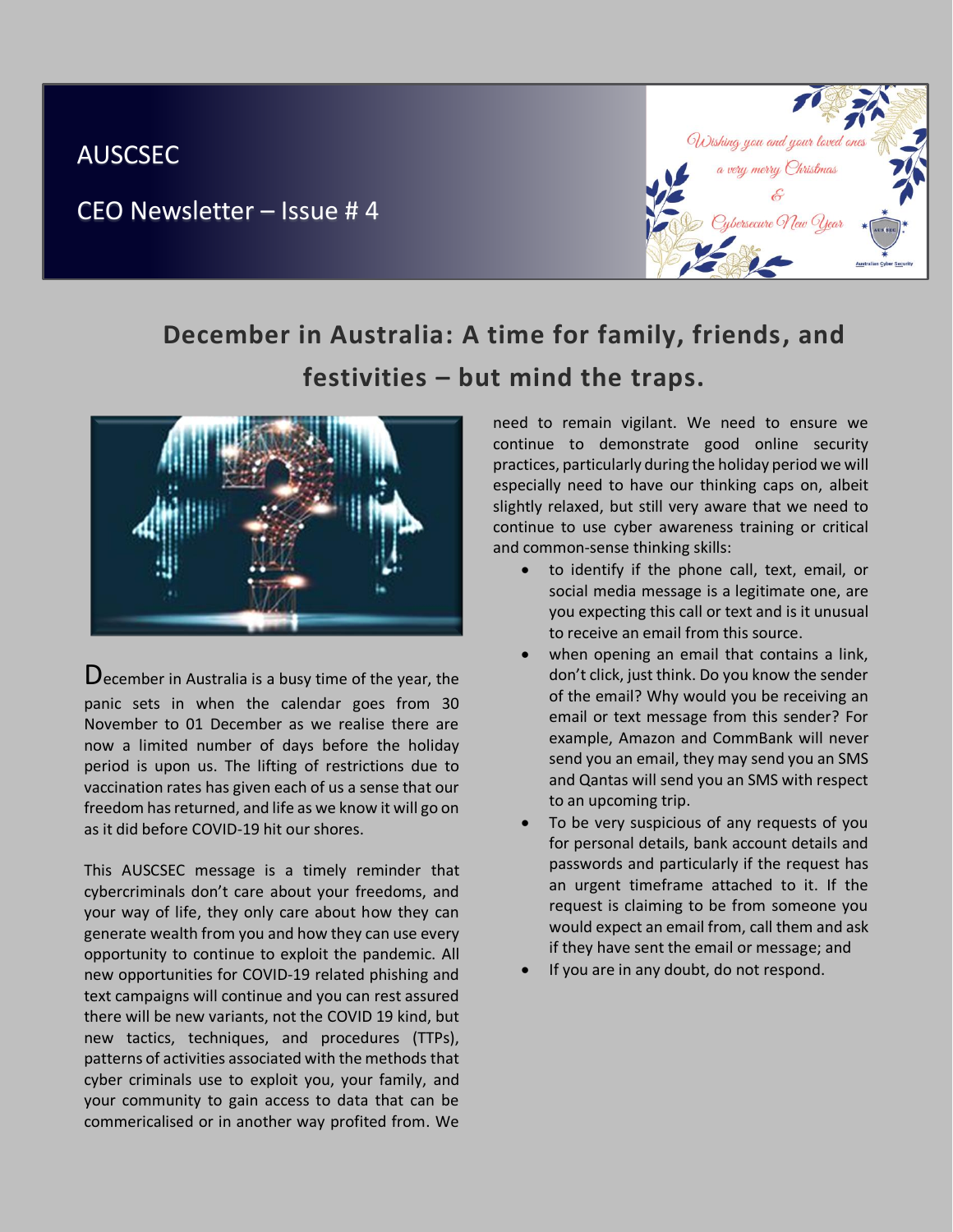

I<sup>f</sup> you own or run a business, protecting your business from malware and other attacks will be paramount:

- Automatically update your operating system; and
- Automatically update your software applications.

**R**egularly back up your business data:

- Choose the right back up solution for your business.
- Test your ability to restore back up regularly.
- Store a physical backup safely offsite; and
- Don't forget  $-$  if you are an industry that has obligations to keep data for a specific period, be aware of what business data you are required to keep and for what timeframe.

Consider implementing Multi-factor Authentication going into the new year if you haven't already done so because multiple layers make it much harder for criminals to attack your business.

Staff training in Cybersecurity awareness is an important line of defense, regular awareness training and a workforce that has a strong security culture will help protect your business from cybersecurity threats.

- $\triangleright$  Increasing your awareness sharing and seeking out information could keep your head above water. Improved community awareness of cyber security threats can help. Just knowing helps but if you know and you don't do anything about it, then more fool you.
- $\triangleright$  This year more than ever start building stronger relationships and partnerships with your industry stakeholders and colleagues, start focusing on your supply chain and manage expectations for

an event that may happen any time of the year. Understand the boundaries now, so you know who to call for what when it happens during the holidays and every other day.



## **Cybersecurity threats and trends for 2022**

It may come as no surprise to know that you will see more of the same type of cybersecurity threats but using different techniques and methods.

- **Compromised identities** username and passwords have been the primary source of data breaches over the past year. Alarming really, most people we speak to say they have been the victim of a username password breach. It is concerning that 99% of these breaches could have been prevented. *Remember to change your static passwords regularly and use passphrases, these don't need to be extra-long but need to be something only you would know, this part is within your control.*
- **Ransomware –** Greater focus on disabling data backup capabilities, ensure you have a local and complete copy off site and in a secure environment. Focus on your supply chain management, understand where your supply chain vulnerabilities may be, work with your supply chain third parties to ensure they are secure in their dealings with you.
- **Application Programming Interfaces** (APIs) Understand what APIs exist in your environment and those of your supply chain third parties. These are the connections that act like a shared boundary across different computer systems so they can exchange